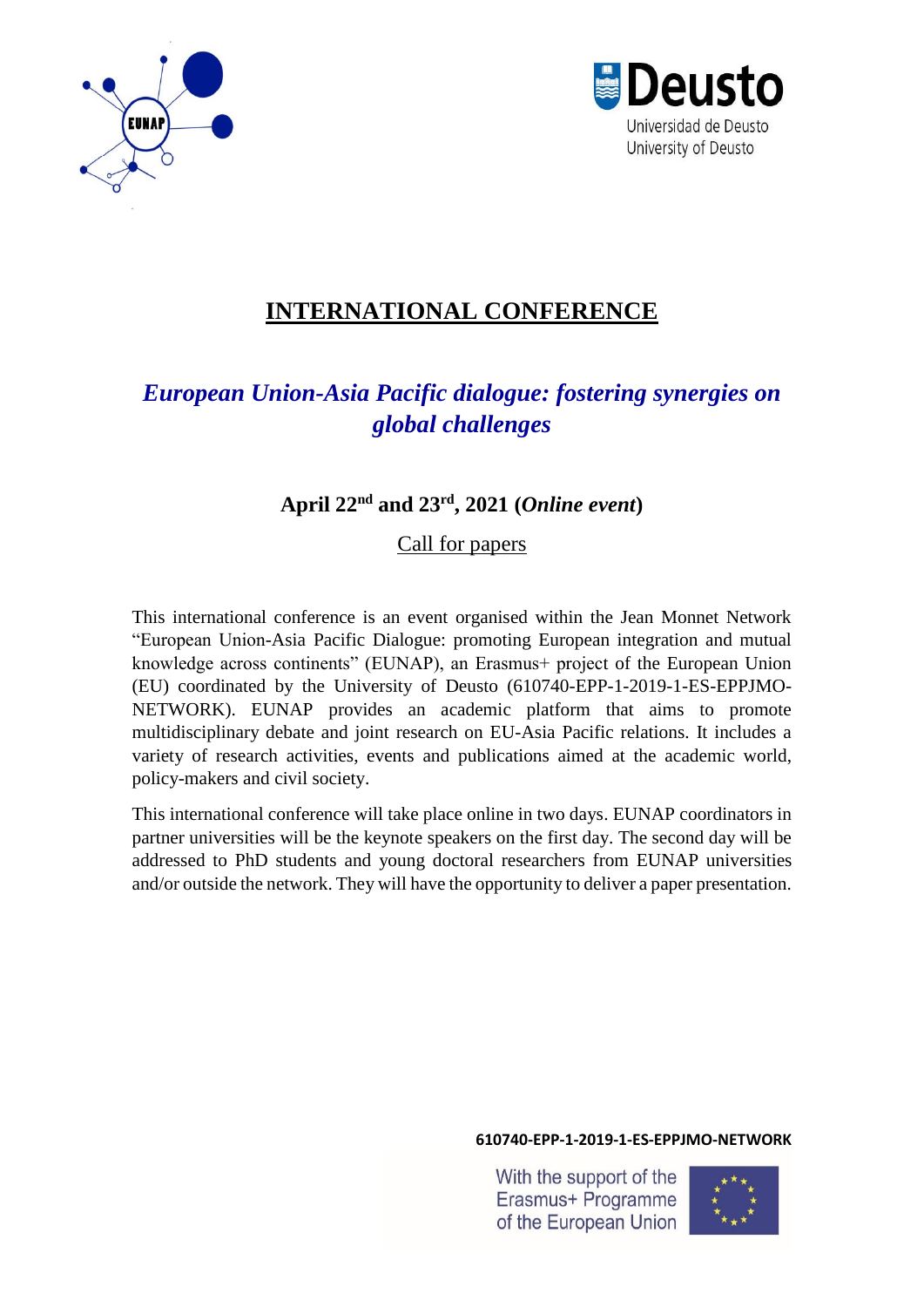## **CONFERENCE PROGRAMME**

## **Thursday, 22nd April. 9:00-11:30 a.m (local hour in Spain)**

| 9:00  | Opening<br>Gema Tomás, Dean of the Deusto Law School.                                                                                                                                                                                                                                |
|-------|--------------------------------------------------------------------------------------------------------------------------------------------------------------------------------------------------------------------------------------------------------------------------------------|
| 9:10  | <b>Presentation and moderation</b><br>Prof. Beatriz Pérez de las Heras, Coordinator of EUNAP Jean Monnet<br><b>Network</b>                                                                                                                                                           |
| 9:25  | "Expectations towards the EU in the Asia-Pacific" (based on the 2020<br>media reportage of the EU)"<br>Prof. Martin Holland, Director of the National Centre for Research on<br>Europe at the University of Canterbury (New Zealand).                                                |
| 9:50  | "EU and Japan Collaboration on Entrepreneurial and Creative Mindset<br><b>Human Resources Promotion through SDGs and Society 5.0"</b><br>Prof. Hajime Imamura, Chair of the Department of Global Innovation<br>Studies at Toyo University (Japan).                                   |
| 10:15 | "Open Regionalism: China's Belt & Road Initiative Linking up with<br><b>Regional Organizations in Europe and Asia-Pacific''</b><br>Zhang Xiaotong, Professor of the School of Political Science and Public<br>Administration at Wuhan University (China).                            |
| 10:40 | "The Prevention of the Terrorist Threats in the EU and Asia-Pacific<br><b>Regions: Is there a Potential for Profitable Collaborations?"</b><br>Francesco Alicino, Full Professor in Public Law, Religion and<br>Constitutional Law at the Università LUM Giuseppe Degennaro (Italy). |
| 11:05 | <b>Debate</b>                                                                                                                                                                                                                                                                        |

### **Friday, 23rd April. 9:00-11:30 a.m. (local hour in Spain)**

- **9:00 Chair** David Fernández-Rojo, Assistant Professor of Public International Law (University of Deusto)
- **9:10-11:30 Paper presentations**, individual or joint, by PhD students and young researchers from within and/or outside EUNAP universities. Papers should deal with any issue related to the Conference theme, from a multilateral or a bilateral approach (e.g. EU-South Korea).